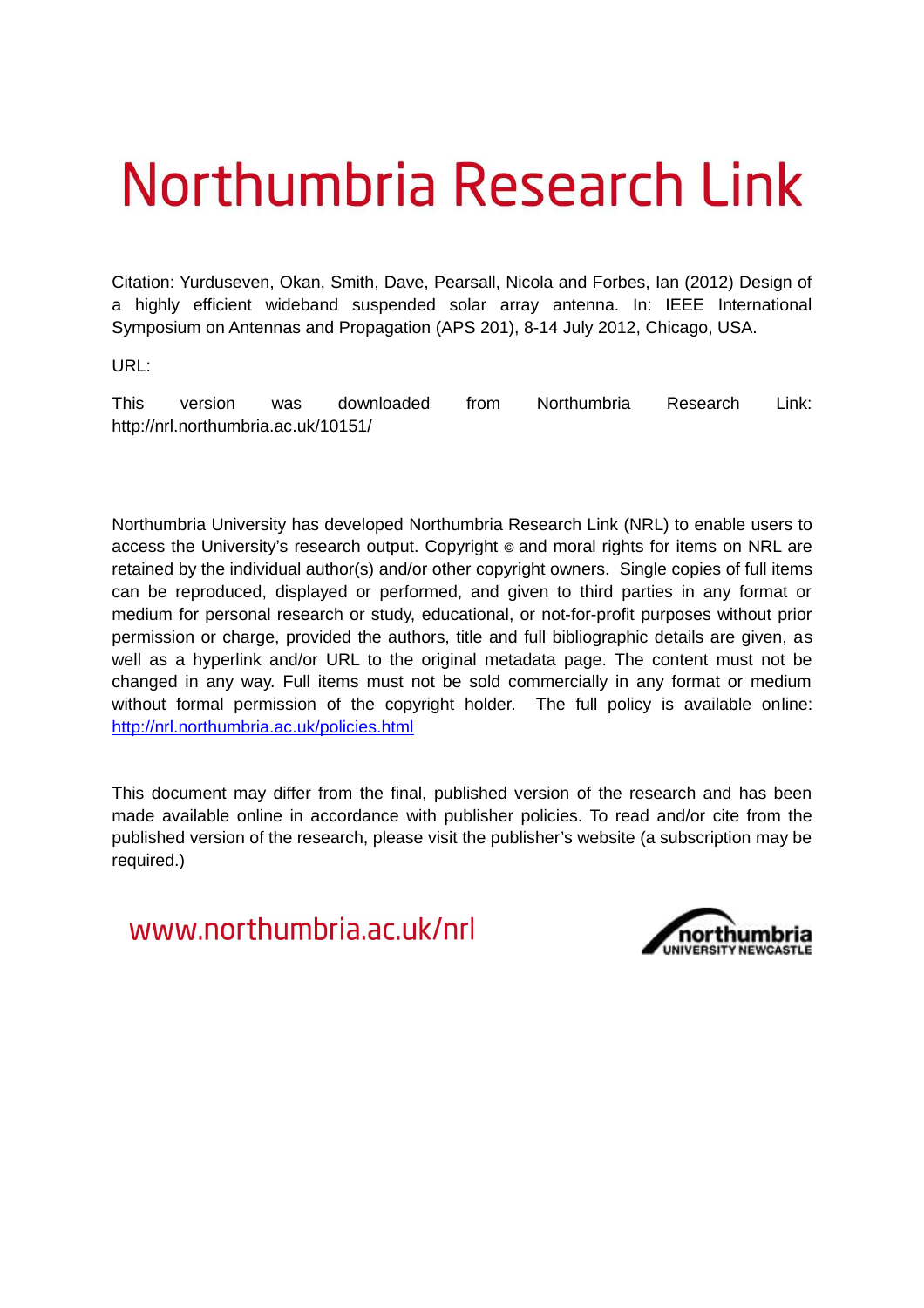# Design of A Highly Efficient Wideband Suspended Solar Array Antenna

Okan Yurduseven<sup>(1)</sup>, David Smith<sup>(2)</sup>, Nicola Pearsall<sup>(3)</sup>, and Ian Forbes<sup>(4)</sup> School of Computing, Engineering and Information Sciences Northumbria University Newcastle upon Tyne, NE1 8ST, United Kingdom okan.yurduseven@northumbria.ac.uk, david.smith@northumbria.ac.uk, nicola.pearsall@northumbria.ac.uk, ian.forbes@northumbria.ac.uk

*Abstract***—This paper presents the design of a wideband suspended solar patch array antenna for WLAN and ISM band applications. The suspended silicon solar cells, which have been replaced with traditional microstrip patches and work as antennas within the design, are able to receive and transmit the EM signals while producing a DC current as a result of the photovoltaic effect. A unique and effective quarter-wave DC/AC decoupling circuit, which enables the produced current to be withdrawn from the system without affecting the RF performance of the antenna, has been designed based on microwave circuit topology. Experimental and full-wave simulation results of the presented solar antenna operating within the frequency band of 2.3-2.75 GHz, confirm the suitability of the proposed design for wideband communication systems with a wide impedance bandwidth of 18.36%, 450 MHz, and a high gain of 12.2 dB.** 

# I. INTRODUCTION

With the ever increasing demands for low profile antennas and a growing move towards microgeneration of electricity, primarily photovoltaics (PV), there is an increasing need to provide highly efficient compact communication systems combined with solar cells.

Microstrip antennas have drawn much attention in terrestrial and satellite communication systems and are widely used at microwave frequencies as they bring various kinds of advantages together, like being in low-profile and low-cost to manufacture, and having a simple design process [1].

An increasing number of research has been conducted recently to combine solar cells with microwave antennas, mostly microstrip patches, into a single device to overcome the difficulties caused by the use of some autonomous communication systems, in which solar cells and antennas are two separate devices, and to create cost effective and lowprofile designs.

Various kinds of techniques have been offered in the literature in order to incorporate solar cells with antennas. The combination of a polycrystalline silicon solar cell with a microstrip patch antenna as a microwave ground plane has been carried out with a narrow bandwidth of 3% and a reduced efficiency due to the blockade effect of the patch antenna over the solar cell [2]. The concepts of using slot-fed and H-slot

microstrip antennas combined with solar cells have been investigated in [3, 4]. The selection of slot antennas in order to minimize the effect of DC operation of solar cells on the RF performance of the antenna has resulted in a narrow bandwidth, which makes these designs impossible to use in wideband communication applications. Another design, which includes a complex DC/AC decoupling circuit that has been realized by means of concentrated reactive elements with a maximum gain of 5.6 dB, has been done in [5]. A recent work has also demonstrated a microstrip patch antenna, which is made out of a transparent film, AgHT-4, with a minimum visible light transmission of 75%, mounted on the surface of a silicon solar cell [6]. In this approach, the use of transparent conductive materials makes the antenna rather complicated and expensive.

In this paper, an effective, low cost and easily designable suspended solar array antenna is presented for WLAN and 2.4 GHz ISM band applications. In the proposed design, silicon solar cells have been replaced with traditional patch antennas in order to eliminate the disadvantage of the blockade effect of the patch antennas on solar cells.

A significant factor which has also been considered in this proposed design is the requirement of producing a low impedance DC connection to the cell while maintaining a high RF impedance. The decoupling circuit which isolates the DC conncetions, that are used to collect the current produced by the solar cells, from the RF lines has been achieved by using a unique and very simple technique, quarter-wave microstrip PCB transmission lines, based on microwave circuit topology without bringing any complexities or other disadvantages mentioned above unlike the previous designs.

#### II. THE SOLAR ANTENNA AND MEASUREMENT RESULTS

The fabricated suspended solar patch array antenna is shown in Fig.1. The substrate layer, which is constructed from FR4, has been raised up by 5mm over the aluminum ground plane to create a suspended design in order to increase the impedance bandwidth. The silicon solar cells have been replaced with patch antennas and mounted on the suspended substrate.